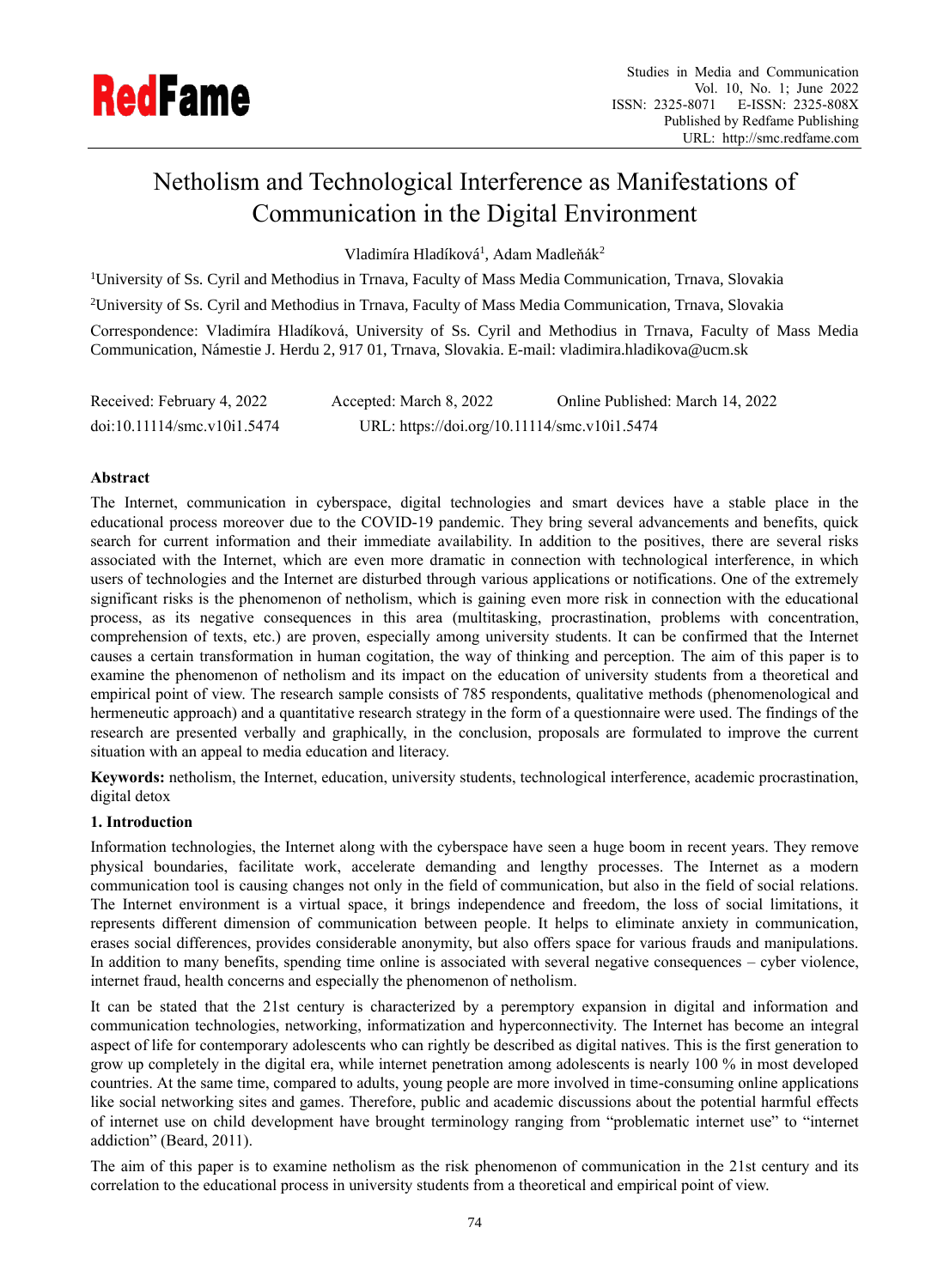# *1.1 Communication in Cyberspace and its Specifics*

Through cyberspace, the Internet connects continents and allows people not only to receive information passively, but also to participate in its creation and transmission. It is primarily an interactive communication environment which, in addition to an information database or a way of spending spare time, also serves as a useful working tool or educational environment. However, it is evident from the nature of the Internet and cyberspace that real communication, in which a person meets another person directly, operates on different principles than the virtual one. Unique communication conditions related to the nature of the media and the social and communication background of communicants enable the use of interdisciplinary approaches, discursive, conversational, or semiotic analysis in the study of the phenomenon of communication in cyberspace.

It gives us the opportunity to broaden the horizons of our possibilities and look beyond the existing boundaries much faster and easier than in the past. Beyond these boundaries, there is a space with different dimensions than the real one, it has its own laws and specifics. Often, these strengths are also its weaknesses, which can lead to real threats. Communication participants in cyberspace are not dependent on their physical body, appearance, or social status. We agree with J. Šmahaj (2014) that there is a certain absence of oneself as a physical object. Therefore, cyberspace comprises its own specific psychological features. "How one behaves here depends on the interaction of these features with the personality characteristics of each individual" (Spálová et al., 2021). The more comprehensive specifics of the Internet / cyberspace and its psychological aspects are elaborated by the American professor of psychology and therapist J. Suler (2004), who particularly deals with the behaviour of people online and determines several of the following features:

- Reduced Sensation since the most common means of communication in cyberspace is written text, there is a reduction of sensory stimuli for other sensory organs, e.g., taste, smell, or touch. The ability to empathize and communicate face to face is also declining;
- Texting e-mail, chat, IM, SMS, or blogs are probably the most represented in virtual communication. People in cyberspace use written expression as a certain presentation of their own identity (which may or may not correspond to reality), perceive the identities of others, and through that they establish relationships. In recent years, the written text has strengthened its popularity, especially in the environment of social networks;
- Identity Flexibility by choosing written communication or using anonymity, users can create or change various identities through which they present their opinions. In virtual worlds (e.g., Second Life) they use the so-called avatars, which are often their visual representations in virtual reality. Identity flexibility in combination with anonymity can be used in two ways: 1. in a negative way, when users use them to "discharge" unpleasant needs or emotions, often by attacking others; 2. in a positive way, when they use the altered identity to honestly or openly solve certain personal problems or topics that they would not talk about in face-to-face interaction;
- Altered Perception people often describe that in synchronous communication they experience a certain connection with the mind of their communication partner. In addition, it is a very creative environment in which they are outside their physical body, they can fly, walk through walls, hover, create objects out of nothing, etc., which can lead to a changed state of consciousness. These, for many very attractive experiences, are currently amplified, for example, by 3D technologies or new ways of playing digital games (e.g., via Kinect, etc.);
- Equalized Status indicates the same opportunity to express one's views in cyberspace, regardless of status, wealth, race, gender, education, religion, etc. The limit may be technical equipment, knowledge of working with ICT or the quality of users' ideas;
- Transcendent Space the geographical distance between people does not determine the boundaries in communication in cyberspace. The Internet is global and provides the opportunity to be online almost anywhere, anytime. This aspect is especially useful for support groups helping people solve their problems (e.g., internet counselling);
- Temporal Flexibility cyberspace has its own space-time, which its participants perceive very subjectively. It is a very variable environment in which interactions can be extended or "stretched" in various ways. In some applications or games, it is even possible to manipulate over time, e.g., stop, rewind, undo, slow down or accelerate it;
- Social Multiplicity cyberspace offers the opportunity to make contacts with hundreds and thousands of people, yet we choose according to certain attributes, conscious or unconscious motives. In connection with cyberbullying and other forms of aggression, this can be considered a dangerous aspect of the Internet, as some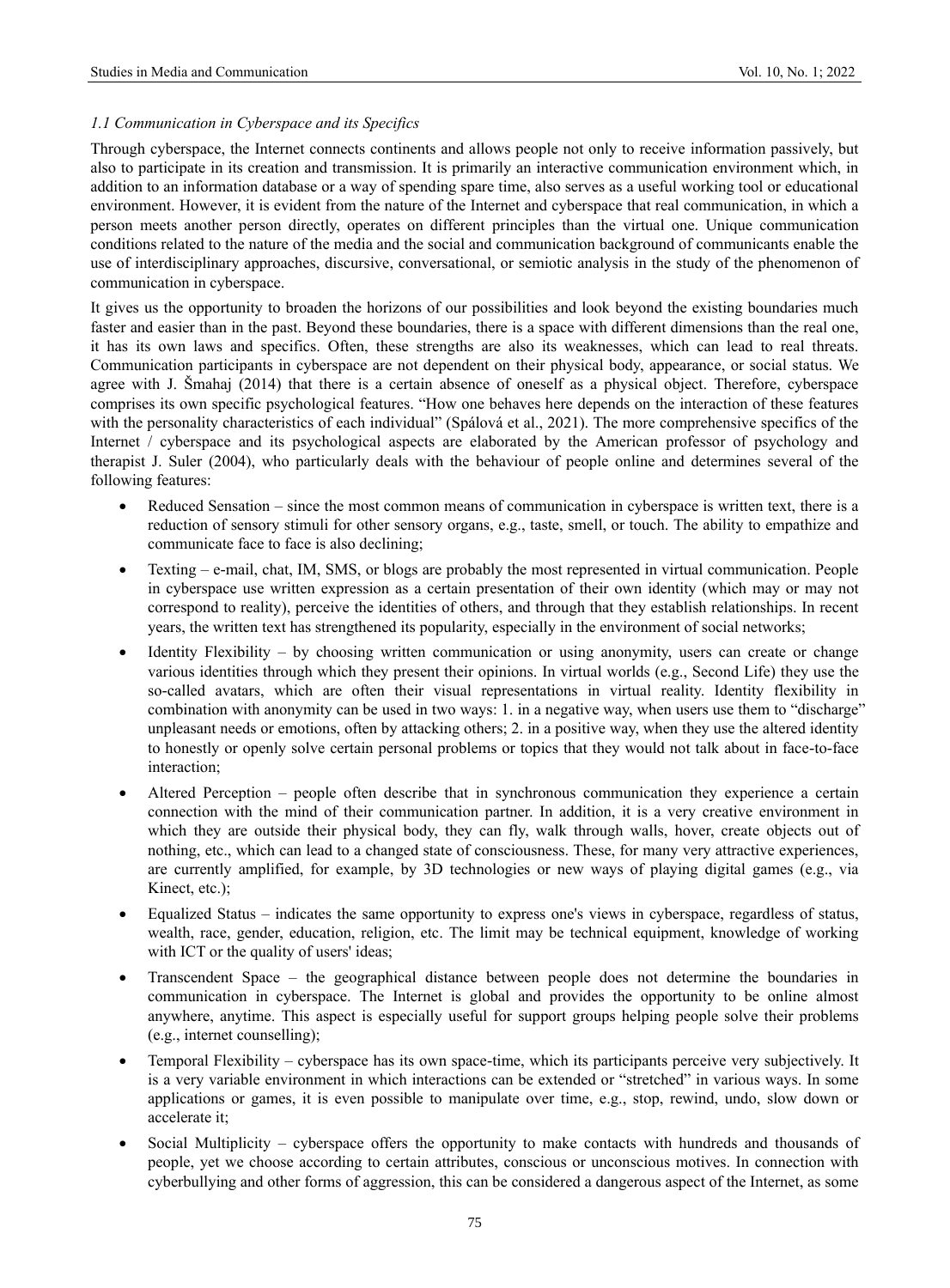aggressors deliberately modify their false profiles or identities to evoke in a victim a targeted interest in contact;

- Recordability the Internet does not forget. Its capacity is not limited in any way and therefore everything that the user writes, shares or creates is recorded and stored in its digital form. In some cases, data can be synchronized in real time (e.g., cloud computing) or even completely recovered, even if they have been deleted from the hard drive. However, in addition to the content, other information is also stored, e.g., what was told to whom and when. In the case of sharing, this data commences to live its own "virtual life", which its author has nearly no chance to influence further;
- Media Disruption the Internet and cyberspace often put us in situations where we expect "perfect reciprocity". It often happens that communication is suddenly interrupted, messages are not delivered, work is not saved, data is lost, etc. These situations can evoke negative emotions, panic, stress, frustration, and sometimes even aggressive behaviour, which the author calls a "black hole experience". Transmission disruption can occur on several levels – between the user and the device, instability, or failure of software / hardware, between the device and the internet connection, etc.

Several experts (Vybíral, Šmahaj, Šmahel, Kupec&Pisar, Švec&Horecký) characterize the Internet along with the cyberspace as an environment without barriers, which can have a positive and negative impact on its users. Users are more open and have much fewer barriers to making virtual contacts and communication. These facts are mainly related to the attribute of anonymity, which further enhances the whole character of cyberspace and is very attractive for many participants in the virtual environment. As D. Šmahel (2003, 14) states: "...if an internet user has confidence in his anonymity, and therefore in his security, he or she behaves differently than if he or she does not have that trust".

Therefore, anonymity, whether in a subjective or objective matter, is a very important feature of cyberspace and largely predicts the behaviour of people in this environment.

In correlation with anonymity and the character of cyberspace as an environment without barriers, it is possible to incorporate the disinhibitory effect, which is one of the important elements of online communication. The effect of disinhibited behaviour can be described as the loss of social barriers (Štrbová&Boldišová, 2021). Psychology has been recording this concept since the 1960s – it is therefore not a completely new concept, associated solely with the virtual environment. J. Holdoš (2016, 64) refers to Zimbard (1977), who characterizes this type of behaviour as "any behaviour that is characterized by a reduction in concerns about self-presentation and condemnation of others". It can therefore be seen as the opposite of social inhibition, which includes impulse control, non-expression of emotions and overall social control. In general, according to Holdoš, we could understand disinhibited behaviour on the Internet as behaviour that is less socially hampered than comparable behaviour outside cyberspace. According to B. Horská et al. (2010, 18) disinhibition in the virtual environment means "greater relaxation and audacity of participants in electronic communication, loss of barriers, embarrassment, doubts. It thus becomes a source of greater openness and straightforwardness". According to Z. Vybíral (2005), typical manifestations of disinhibition can be considered, for instance, loss or postponement of inhibitions, shame, feelings of embarrassment; circumvention of censorship (nothing is forbidden, everything is allowed), exclusion of conscience, increased curiosity, interest in taboo topics (violence, extremism, paedophilia, etc.), instinctive behaviour, impulsive decision-making, exhibitionism, deviation from reality, impatience, and many others.

Cyberspace is created using communication technologies, within which the Internet is dominant. If a large part of our lives, such as our thoughts, ideas, or communication, are reflected in cyberspace, we can say that it becomes an extension of our lives (Gálik, 2014; Serpa, 2019). All the above factors, as well as new possibilities, informatization of society and almost unlimited boundaries of existence in cyberspace can also cause the emergence of socio-pathological phenomena in individuals. One such phenomenon is internet addiction, which is the central theme of this paper.

# *1.2 Netholism*

In general, addiction is a state that is conditioned by a particular situation or circumstance that a person needs or believes that he or she needs to exist. To some extent, addiction is a common phenomenon because almost all organisms are dependent on water, food, or oxygen for survival. Pathological addiction is a significant negative phenomenon, as it is an uncontrollable urge to repeat a certain action regardless of its consequences. In this context, it is therefore possible to define physical addiction, which is substance addiction, and psychological addiction, which has a non-substance form. Even though the issue of substance addiction is increasingly researched and presented, non-substance addictions are an increasingly topical social issue in the context of today.

Non-substance forms of addictions belong to the modern form of addictions and are referred to as behavioural addictions or process addictions. This is a specific situation where the addiction has not developed on a particular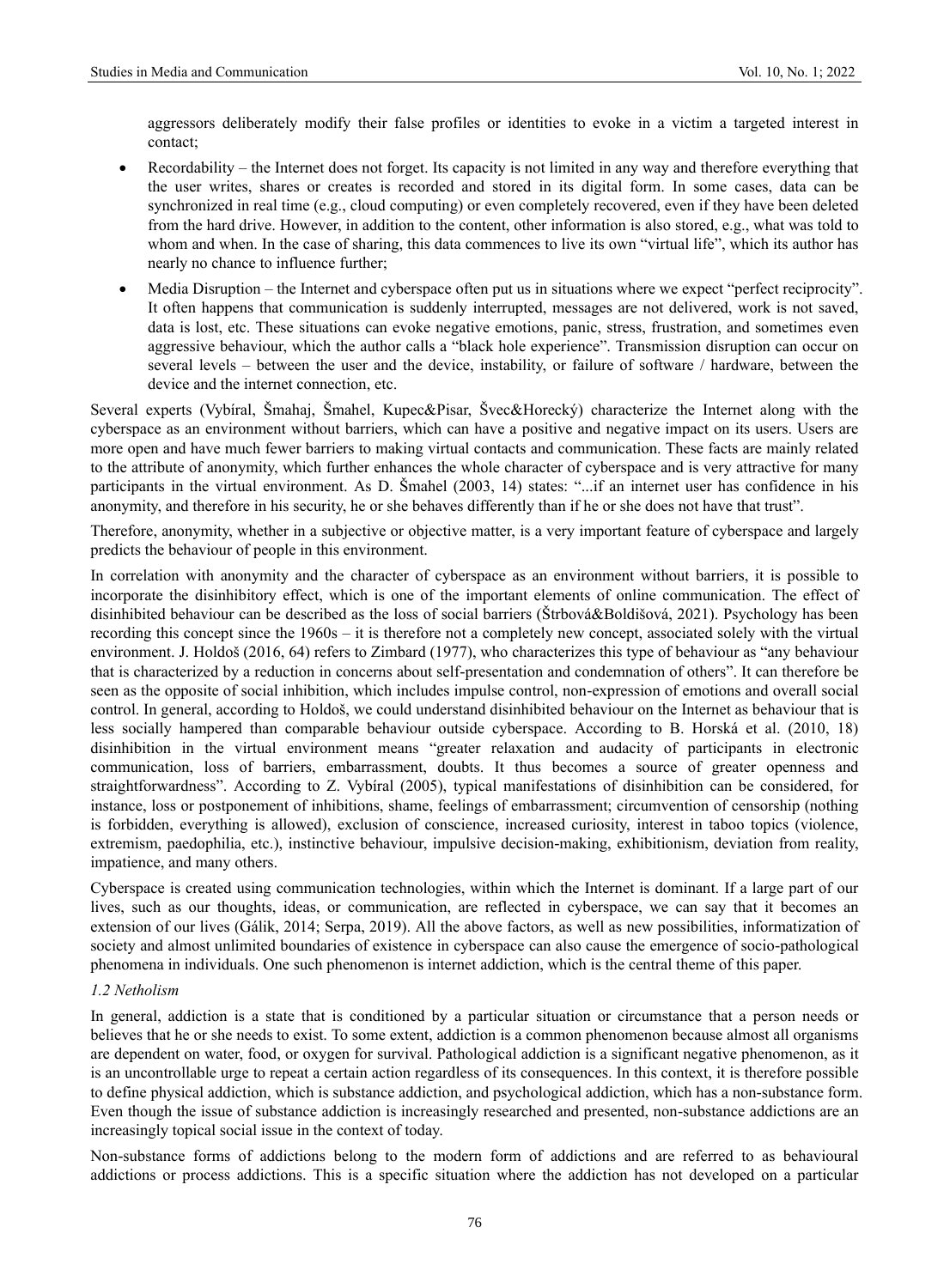substance, but on a certain activity and other factors associated with it. The essence of such addictions is its addictiveness, impulsivity, and compulsivity, which is conscious and desirable and a morbid desire to engage in a certain activity (Krížová, 2021, 37). In this context, the leading Czech addictologist K. Nešpor (2015) defines the term craving, which can be explained as the so-called lust, uncontrollable desire, the urge to repeat behaviour. Craving is the aspect based on which it is possible to initially observe any form of addiction. Craving is an equally strong and motivating factor in both forms of addiction – substance and non-substance.

In this context, three basic characteristics of behavioural addictions can be acknowledged. The first sign is the inability or unwillingness to resist the temptation to do something that can potentially harm the actor in some way or that is not accepted by society. The second criterion is the growing tension and pressure associated with craving, which increase before engaging in addictive activity and decrease during its execution. The last characteristic is that the individual in question perceives addictive activity as a state of excitation. Unlike obsessive-compulsive behaviour, the addictive act is egosynthonic and the person in question wants to do it consciously and voluntarily because he or she feels good about it. Remorse, defiance, or regret, which come later, are more related to the social impacts of addictive activity (Křížová, 2021).

Non-substance forms of addiction can include anything that causes uncontrolled passion, mania, which consciously or unconsciously damages and destroys a person. New modern technologies have brought not only various positives and conveniences, but also a negative dimension producing the problems of today. The so-called new or modern non-substance addictions are often directly related to information and communication technologies. In addition to the already mentioned technological addictions, some experts also mention specific forms of addiction, e.g., addiction to relationships, addiction to television programs, soap operas, dependence on mother, father, sports, or hobbies. According to Ľ. Sejčová (2011), the non-substance addictions include internet addiction, gambling, pathological shopping (oniomania / CBD), workaholism, addiction to sects and cults, to diets and starvation (anorexia nervosa, dieting), food addiction (obesity, bulimia nervosa) and addiction related to the cult of body (tanorexia, orthorexia, bigorexia).

Addictions related to the cult of the body are often mentioned amongst specific as well as modern phenomena, e.g., tanorexia – addiction to tanning and brown skin, addiction to sports, orthorexia – addiction to a healthy lifestyle associated exclusively with the consumption of organic food and bigorexia – addiction to exercise and muscle growth associated with diet modification and often associated with abuse of anabolics or steroids.

The phenomenon of internet addiction behaviour was introduced by the American psychiatrist I. Goldberg in 1995, who referred to this problem as Internet Addiction Disorder (IAD) as a new mental disorder (Čásarová, 2010). Most authors classify netholism among modern non-substance addictions. In connection with addictive internet behaviour, we can also discuss technological dependencies. Technological addiction is defined as a non-substance addiction that involves human-device interaction and is a subset of addictive behaviour that is associated with five main addiction criteria, including mood swings, increased tolerance, conflict, relapse, changes in current life, etc. (Hawi&Samaha, 2016).

To date, established uniform terminology has not been used to denote the socio-pathological phenomenon of netholism. In the literature, we find several different names, such as internet addiction (Young, 1998), problematic internet use (Thatcher&Goolam, 2005), compulsive (Meerkerk et al., 2009) or even pathological internet use (Gentile, 2009) or risky internet use (Yellowlees, Marks, 2007) or cyber-addiction. The first description of the signs and characteristics of addictive behaviour on the Internet was provided by the American psychologist K. Young in 1996. Since then, this phenomenon of virtual environment and addictive behaviour has gradually attracted the attention of the professional public almost all over the world. Some countries (e.g., China, South Korea) even consider problematic internet use to be one of the most serious threats to public health. Douglas et al. (2008) defined internet addiction as "the inability of an individual to control internet use, leading to feelings of anxiety and functional impairment of daily activities". According to Šmahel (2003), netholism falls into the active type of addictions (passive types include, for example, television addiction). We also identify with the opinion of Hupková&Liberčanová (2012), that define addiction to the Internet as such use of the Internet, which brings with it psychological, social, work and / or school complications in the life of an individual.

Several researchers (Kuss – Griffiths, 2014; Šmahel, 2003; Young, 1998) argue that one does not become dependent specifically on the Internet, but rather on certain activities on the Internet, or on specific internet applications.

Psychologist K. Young (1998), the founder of the so-called *Netaddiction*, Centre for Online Addiction (1995), divides addictive behaviour on the Internet into five basic categories: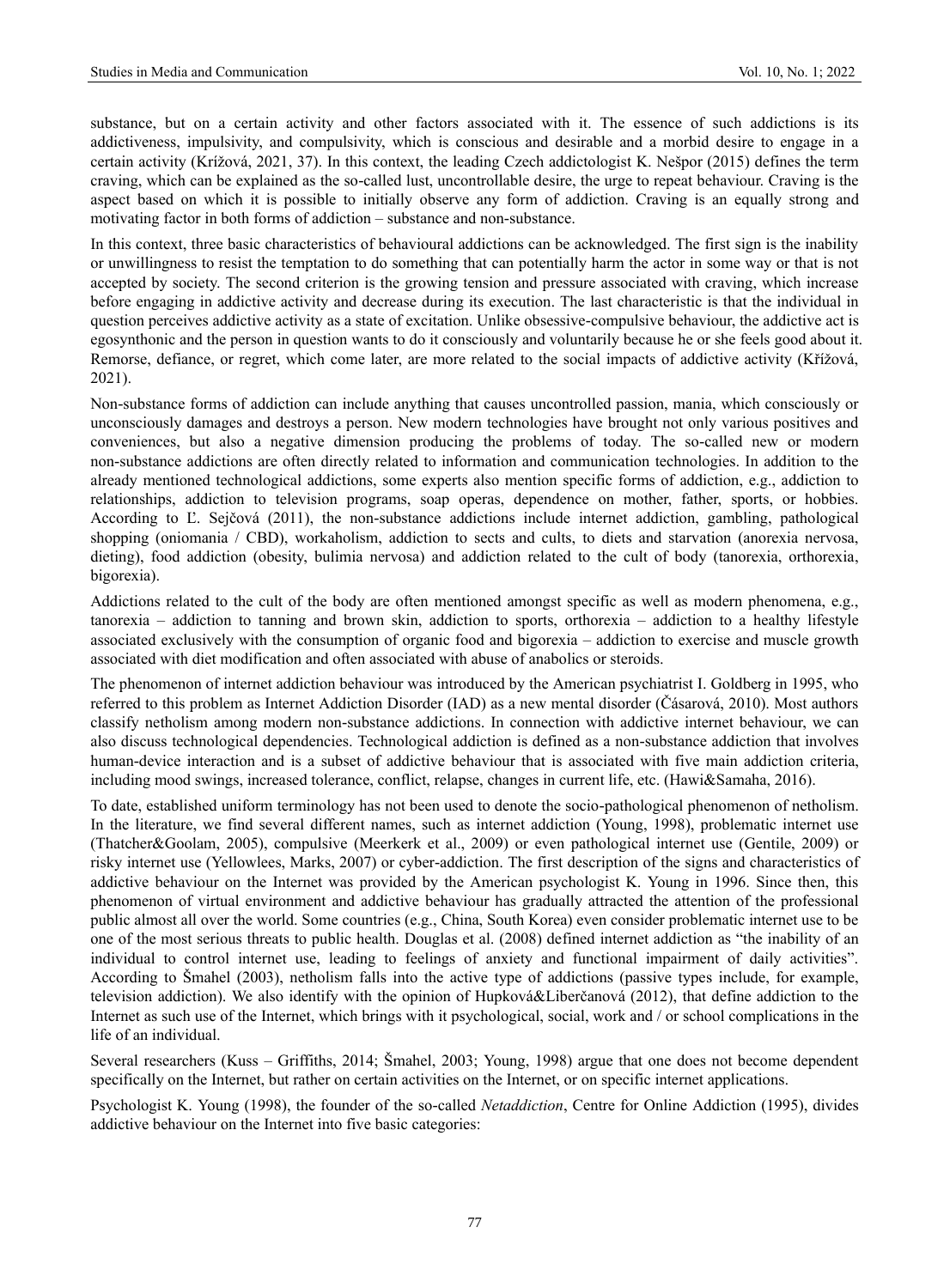- 1. addiction to virtual sexuality, which is manifested by the compulsive use of websites with pornographic content,
- 2. addiction to virtual relationships,
- 3. internet compulsions, such as online computer games or online shopping,
- 4. information overload, which may include excessive surfing on the Internet or searching in online databases,
- 5. computer addiction, most referred to as excessive gaming.

The diagnostic criteria of netholism vary and are determined by various aspects. Therefore, several tests and methods are selected in the professional sphere, by means of which it is possible to determine the degree of addiction. Each of them is defined by a different methodology and method of evaluation, so we can state that there is no uniform and fixed expression of addiction to the Internet. It can be stated that one of the most used tests of netholism is the Internet Addiction Test (IAT) by K. Young, which is culturally transferable but was developed at the end of the 20th century and therefore does not consider technological changes and modern trends in this field.

Škarupová et al. (2015) state that there are more than 30 different diagnostic scales that range from 6-44 items and measure excessive internet use. The results of the research show that netholism can be diagnosed if the user spends more than 38 hours a week online (Young, 1998). According to other theorists, the basic criteria of netholism include excessive time spent online, compulsive use of the Internet, difficulty in controlling the time an individual spends online, feeling that the world without the Internet is dull, user irritability if he or she is not online or has no access to the Internet, reduced social interactions with real people in the real world, and increased loneliness and depression (Yellowlees&Marks, 2007). A key factor in the development of internet addiction is a positive emotional experience, which then leads users to repeat the activity (Kupec, 2021). Kalibová&Milková (2016) add that a common feature of all forms of netholism is quickly and easily acquired pleasant feeling.

According to Gregussová and Drobný (2013), we recognize several symptoms of netholism:

- the Internet is the most important element in a person's life. If the individual is not online, he or she is looking forward to connecting and is thinking about the Internet,
- mood swings unless one engages in a favourite activity,
- increasing tolerance for a pleasant feeling from the activity, one needs to spend more time online,
- withdrawal symptoms,
- conflicts with the surroundings, neglecting of the family, school, work, etc.,
- relapse,
- the presence of mixed feelings on the one hand, pleasant feelings from the activity, at the same time the individual may experience stress, frustration, shame, etc.

In examining the different types of internet-dependent users, it is also possible to rely on the categorisation of D. Greenfield (1999), who defined three basic groups of addictive users:

a) he called the first group electronic vagabonds – they surf the Internet without a specific goal, they perceive the very act of being online as encouraging, they prefer multimedia stimulation, getting to know and finding new places and learning new information,

b) the second group of addicts over-uses services such as chats or e-mails. Online contacts provide them with a source of social and interpersonal rewards, the virtual world can replace less satisfying real life,

c) the third group of addicts engages in highly stimulating online activities such as trading, pornography, gambling, shopping, or auctions. Greenfield also adds that even in pre-internet times, there were many people who had problems with these activities. The emergence of the electronic environment and the new digital medium meant much greater opportunities to carry out these activities online.

# *1.3 Netholism and Education in the Context of Technological Interference*

The 21st century can be described as the digital age (Floegel et al., 2021). The contemporary digital and communication devices, tablets and smartphones are becoming increasingly popular due to their attractive effects and applications, providing permanent internet connection and availability almost anywhere and anytime. Many people have them constantly in their proximity, even in bed during sleep – a phenomenon known as the "always on" environment (Middleton, 2007) or in a state of "eternal, constant contact" (Katz&Aakhus, 2002). It can be said that mobile phones in particular have become an extension of ourselves. All these factors can lead to uncontrollable or obsessive use of one's own technological devices and the Internet or directly to the creation of addiction (Madleňák, Žuľová, 2019). As a result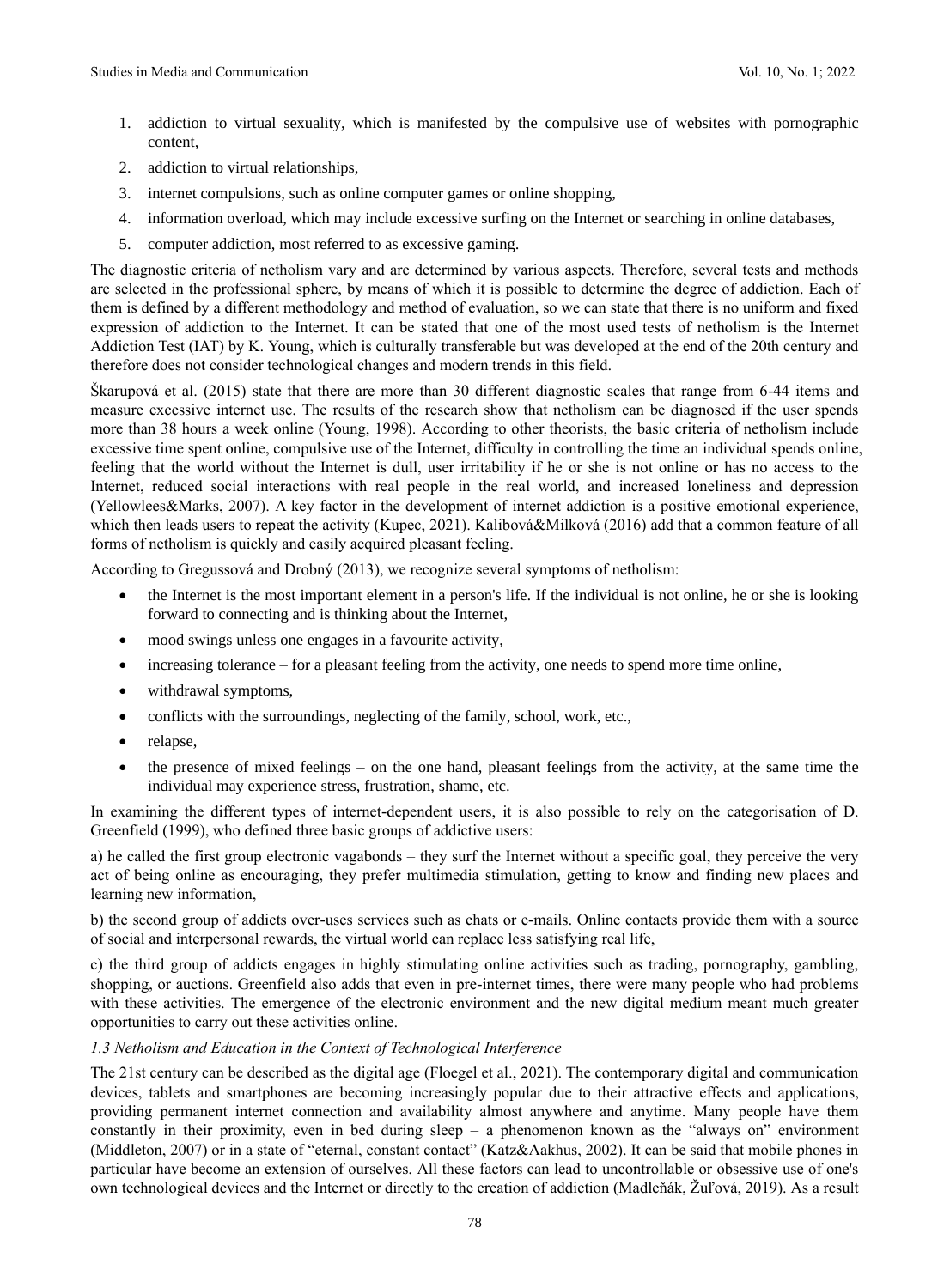of these possibilities, these devices provide endless space to disturb their owners. In the psychological-media context, this phenomenon is called technological interference or technoference. In general, we can address technoference as any disruption of a real event caused by modern technologies and digital devices. It refers to "incidents where the use of digital technologies disrupts people-to-people exchanges (e.g., conversations)" (Zayia et al., 2021, 65). Netholism can therefore also be understood in the context of technoference, which can have a significant effect on addictive behaviour. Since especially smartphones with an internet connection constantly disturb us by various notifications, messages from applications, e-mails, or other suggestions to which we should pay attention (e.g., articles in popular online newspapers, new videos on subscribed YouTube channels, etc.), this can also increase the addiction itself.

Netholism and excessive use of the Internet and digital devices also affect the educational process. We agree with the opinion of P. Ambrožová (2021) that activities that negatively affect the teaching process (in connection with technology) but also the use of illicit digital devices during teaching are significantly related to the manifestations of internet addiction. Thus, netholism can cause various problems related to students' cognitive processes, memory, attention, reading and comprehension of texts, and overall concentration. These are mainly the following problems:

- digital (media) multitasking simultaneous execution of several activities at the same time (e.g., searching for information on a computer, reading e-mails on a smartphone, listening to music and at the same time communicating via IM). This way of "thinking" can be understood regarding education as unfavourable, the learning process is less flexible and specialized. N. Carr (2017, p. 128) confirms that "by combining different types of information on a single screen, the multimedia Internet further fragments content and disrupts our concentration". Therefore, it is more difficult to think and focus on only one task in depth. We thus lose the ability to be contemplative and to realize the process of deep thinking, concentrating, and reading texts with real understanding. In the context of technoference, it is interesting to mention the research of Rosen et al. (2013), who observed students during home study for 15 minutes and inspected their behaviour. They found that students were distracted and disturbed by their smartphones on average every six minutes, most often by social media and text messages. Those who were more often disturbed by devices also had worse academic results.
- academic procrastination constant postponement of work or study obligations for later. Academic procrastination refers to the voluntary delay, postponement of study-related activities and tasks, despite the conscious expectation that the student will be even worse off in terms of time and have less time to prepare for study (Steel&Klingsieck, 2016). In connection with internet addiction, it can be stated that the student uses the Internet as a means of escape and distraction from the duties he or she engages in only at the last possible moment. Procrastinators are very active people, but always at the expense of a task that is much more important and on which they should work. According to several studies (Rabin et al., 2011; Steel, 2007; Kim&Seo, 2015; Dolobáč et al., 2016), 30-60 % of university students regularly suffer from this phenomenon. Similar results were obtained by Özer et al. (2009), who reported that 52 % of students regularly procrastinate, most notably during exam preparation. Holdoš (2013) even states that procrastination can be a key indicator of internet addiction. In this context, the relatively new concept of cyberloafing can also be highlighted, although it is primarily associated with the work environment. In cyberloafing, the individual carries out activities via electronic media and the Internet that are not directly related to his or hers work or study (Askew et al., 2014). "Cyberloafing is basically a waste of time at work through the computer – often under the guise of real work" (Blanchard&Henle, 2008, 1068). In conclusion, it can be stated that all the above phenomena can be perceived as indicators and determinants of increasing netholism, especially in students with a significant negative impact on the educational process.

# **2. Method**

The main aim of this paper is to examine the phenomenon of netholism and its subjective perception in university students based on theoretical background and empirical research, with specific emphasis on the correlation of this phenomenon with the educational process. Several qualitative and quantitative methods were used to achieve this aim. In the theoretical part, a phenomenological and hermeneutic approach was applied. The phenomenological approach was used to explore the primary structure of media – the Internet and deduce their influence on man, culture, and society. The hermeneutic approach helped us understand the nature of the Internet and netholism. In the empirical part, the main method was a quantitative research strategy, the tool was a questionnaire of own design. The questionnaire contained several questions of different focus. In the process of evaluation and interpretation of results, other supporting research methods such as analysis, synthesis, generalization, comparison, and graphical representation of the obtained data were used. The object of the research represents students at Slovak universities aged 18-24, members of both genders, while 785 respondents participated in the research. Women represented 57.8 % of the research sample. Since the research was exploratory, the hypotheses were not formulated but several assumptions were made, based on the comparison of the literature and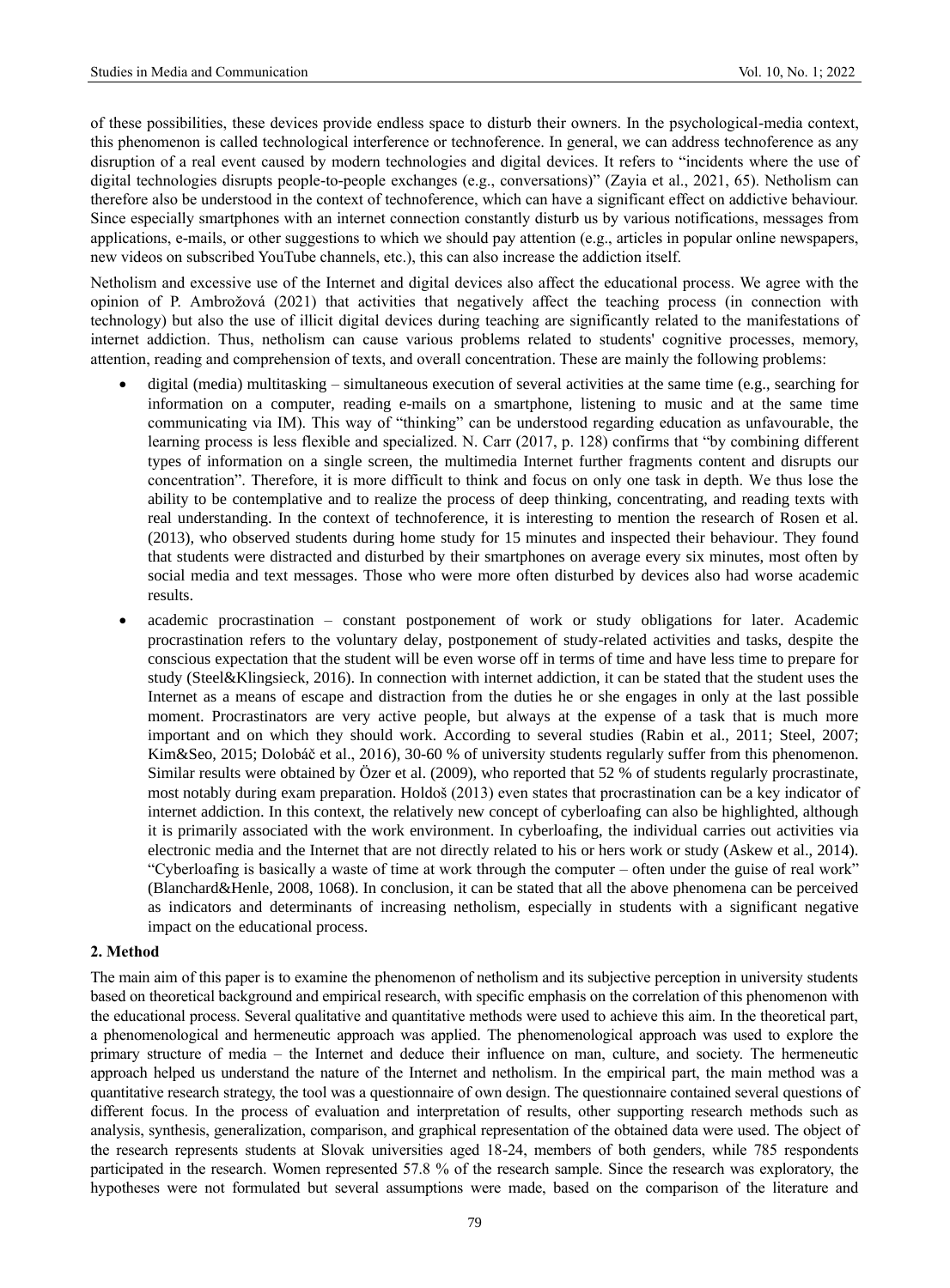previous research of the issue. Regarding this paper, the following assumptions were made:

- 1. We assume that most respondents will not subjectively report a feeling of addiction to the Internet.
- 2. We assume that respondents will most often report positive feelings about spending time online, e.g., joy, feeling of happiness.
- 3. We assume that most respondents execute academic procrastination through digital media and technology.
- We assume that most respondents will be immediately disturbed by notifications during their home study (e.g., on a smartphone).

The obtained data were analysed and evaluated, and certain conclusions and opinions were drawn from them which are presented in the following chapter of the paper.

## **3. Results**

The first part of the questionnaire focused on the respondents' preferences in relation to spending time online. We were interested in how many hours a day respondents spend connected to the Internet, as this is one of the basic indicators and determinants of the origin and development of netholism. It can be stated that the respondents really are online for too long – only 6.4 % of respondents spend one to two hours a day online. Almost 45 % of respondents said they spend 3-5 hours online every day, which can be considered a threshold for the emergence of netholism. Almost 50 % of all students said they are online for at least 6 hours every day, with 23.5 % of them online for more than 7 hours a day.

In the questionnaire, we also asked how students spend time on the Internet, what activities and tasks in cyberspace they perform and prefer. Students were able to mark all the options that are relevant to them. The results of the research are not surprising, the most preferred activity in the online environment is communication, which was indicated by up to 93.6 % of respondents (most often through IM, chats, video chats, etc.) and following up social networks, which is executed by more than 90 % of respondents. It is very popular to watch entertainment content, especially series and movies through various streaming services such as Netflix, HBO GO, which was marked by more than 80 % of students. It was a gratifying finding that almost 78 % of students also use the Internet for educational purposes (finding information for assignments, seminar papers). Many respondents spend time online playing digital games (27.7 %) or searching for and watching erotic content (19.4 %) or shopping (2.4 %).

We were also interested in how respondents perceive their relationship to the Internet and whether they consider themselves addicted – netholics. The results of the research were not surprising, as we assumed that despite the answers to other questions confirming excessive use of the Internet, most respondents did not subjectively consider themselves addicted. Only 35.8 % of students admitted that they would not be able to function without the Internet and consider themselves addicted. Based on these results, it can be stated that assumption 1, that most respondents will not subjectively report a feeling of addiction to the Internet, was confirmed.

Other questions that could be characterized as controlling to the subjectively perceived degree of netholism were also interesting in this context. In question 10 we asked if the respondents would like to spend less time on the Internet. More than 88 % of students said they would like to reduce the amount of time online "completely" or "partially". It can be deduced from this that they themselves really realize that they are connected for a long time, yet they do not admit it in the direct question of addiction.

At the same time, we wanted to know if the respondents have experienced a situation that they have been on the Internet for longer than originally planned. We asked if they remained connected in the online space even though they had other responsibilities. 22.7 % of students experience this situation "regularly", "often" almost 34 % of students and "sometimes" more than 27 % of them. Only less than 17 % of respondents find themselves in such a situation "rarely" or "never". These results also confirm the increased incidence of netholism, as such a question is one of the basic diagnostic criteria for this phenomenon. The results of the physical problems caused by the excessive time spent on the Internet by the respondents were also interesting. Almost 47 % of students report fatigue and back pain, cervical spine (44.3 %) and eye pain or impaired vision (41.1 %). Headaches (37.3 %), insomnia (22.5 %) and general body stiffness (19 %) are also common problems among respondents. An exceptionally significant result of the psychological / mental consequences of netholism in the context of education is especially the difficulty in concentrating, reading, and understanding texts, which are stated by more than 23 % of students. This reaffirms the correlation between excessive internet use and the educational process, which is negatively affected.

In direct connection with netholism, we wanted to know what type of communication students prefer in everyday life (the following situation was given as an example: You need to let your friends know that you will be late for a meeting). Respondents' answers confirmed our expectations, as almost 78 % of the research sample said they would use some form of online communication (sending a message via communication applications or e-mail). Only 22.1 % of students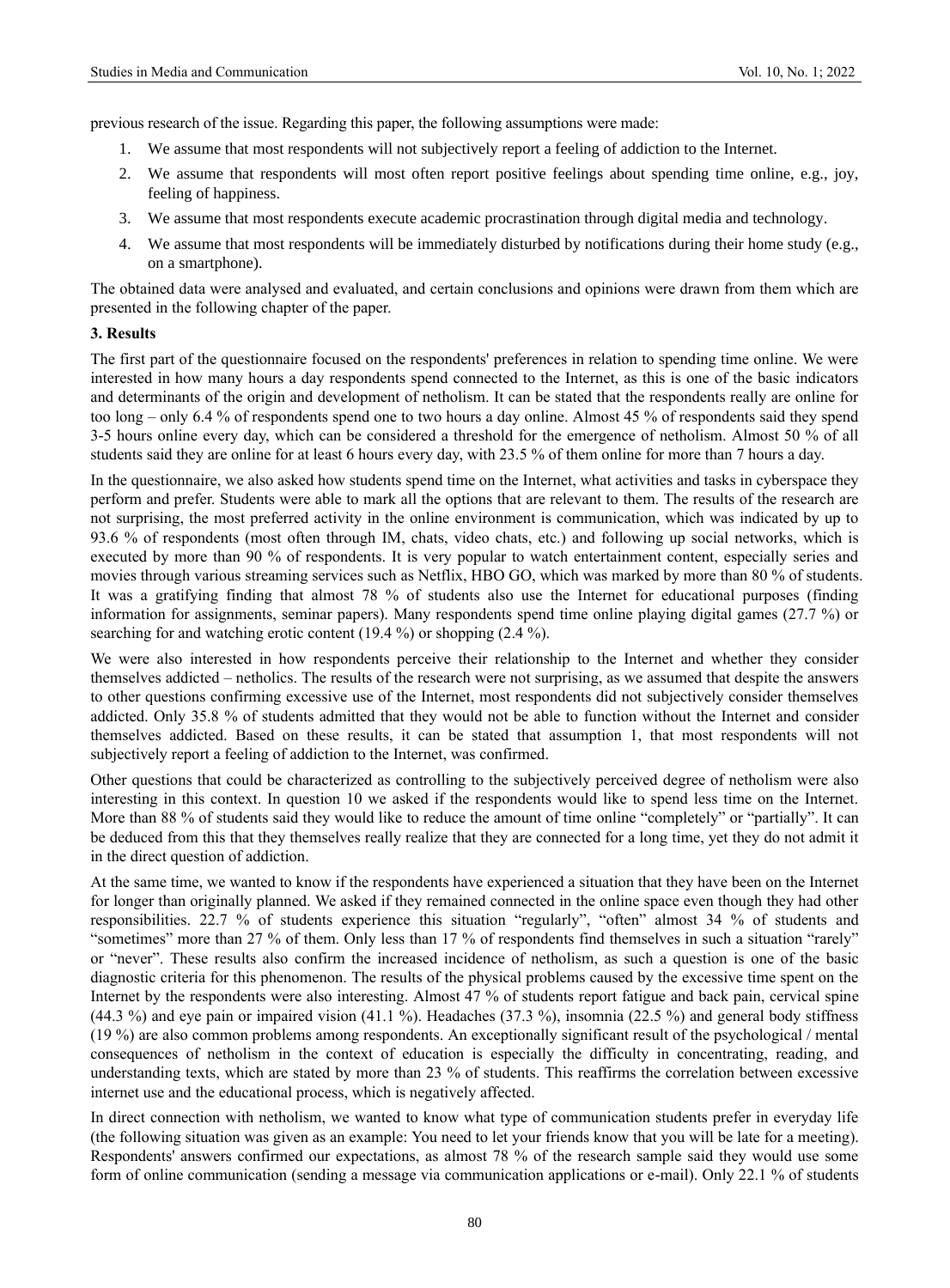prefer direct interaction through a telephone conversation. In question 7, we were interested in the feelings of the respondents during the online connection, and they were able to mark several answers. The results are extremely interesting, as most respondents feel joy (39.6 %) and satisfaction (30.5 %) and 14.5 % of respondents feel accepted and understood on the Internet. However, almost 29 % of students report experiencing loneliness and frustration, anxiety (23 %). About 22 % of them also suffer from remorse. Based on these data, it can be stated that assumption 2, that respondents will most often report positive feelings about spending time online, e.g., joy, feeling of happiness, was not confirmed.

The second part of the research was focused on the correlation of netholism and the educational process, so we asked the respondents if they happen to not be able to complete school assignments, seminar papers and other tasks because they spend too much time on the Internet. Most students have such experiences "regularly" (37 %) or "multiple times" (15.1 %). These data also confirm the results of the question focused on the realisation of academic procrastination, which to some extent is implemented by more than 97 % of respondents, while "regularly" procrastinates 24.1 % of respondents and "often" 30.1 % of students and "sometimes" almost a third of the research sample postpones obligations. All respondents who carry out academic procrastination stated that they spend time on social networks, surfing the web or watching series and movies via online streaming platforms. Based on these results, it can be stated that assumption 3, that most respondents execute academic procrastination through digital media and technology was unquestionably confirmed.

At the same time, we were interested in whether students subjectively feel that the amount of time they spend online has a negative effect on their learning outcomes. Almost 43 % of respondents do not feel the negative consequences in this context, but about 15 % said that internet connection and the amount of time they spend online have a clear negative impact on their education and study performance, 42.7 % of respondents feel this effect "sometimes". Concerning technoference, we wanted to know whether the respondents also have experience with technological disruption or interruption of preparation for education or the learning process. Therefore, in question 9 we asked how they react if they receive a smartphone notification during a home study. The results of the research were not surprising, as more than 96 % of the entire research sample said they checked the phone "immediately" (71 %) or "almost immediately". We can therefore confirm the significant impact of technological interference on the educational process of university students and at the same time state that assumption 4 that most respondents are immediately disturbed by notifications during a home study (e.g., on a smartphone) was confirmed.

Since we presented in the theoretical and empirical part of the paper that there are several phenomena that can negatively affect the educational process (netholism, technoference, multitasking, procrastination, information overload, etc.), in the last question we asked respondents what form of digital detox they implement to be able to focus more on their studies (Graph 4). Most respondents practice sports as a form of digital detox (42.8 %) or go to nature without smartphones and other technological devices (41.3 %). Approximately one third of the sample is devoted to the literature, which can be appreciated, a frequent means of detox is a targeted scheduled day offline (14.4 %) or the use of applications to control time spent online (13.9 %), however, one-fifth of the sample said they did not need a digital detox at all. Some students stated within the answer "other" that they are engaged in their hobbies (painting, drawing, singing, playing musical instruments, pets), while others mentioned board games or gardening as a form of detox. An unpleasant surprise was that several respondents perceive the consumption of alcoholic beverages as a form of digital detox, which may reduce netholism and "cyberstress", but thus form a habit of new – substance – addiction.

Regarding all the results of the research and the confirmation or refutation of assumptions, it is possible to state an occurrence of netholism in university students and its proven impact on study and the educational process.

# **4. Discussion and Research Limits**

The international prevalence of netholism ranges between 8-13 % among university students and between 1.4-17.9 % in adolescents (Chou et al., 2015). Researchers Kuss&Griffiths (2014) report that the prevalence of Internet addiction varies between 0.8 % -26.7 %, with an increased rate in men (Müller et al., 2014) and younger people. The most endangered group are people aged 12-19 (Vondráčková, 2011). The research of Soukup et al. (2009) shows that netholism affects the age group 12-15 years the most, in the age group 16-19 years it is still very topical and decreases gradually with the age over 20 years. A study of college students found strong positive correlations between stress, anxiety, and depression and IA (Akin&Iskender, 2011). The connection between netholism and anxiety, stress and frustration has also been confirmed in our research. The ever-increasing incidence of netholism is also determined by the fact that the Internet is much more accessible (also from a financial point of view) than drugs that cause substance addiction. In the context of academic procrastination, research confirms the occurrence of this phenomenon in 80-90 % of university students (Ellis&Knaus, 1977; O'Brien, 2002), and approximately 95 % wish to reduce their own procrastination tendency (O'Brien, 2002). Ferrari (2010) states that his studies indicated that 70-75 % of university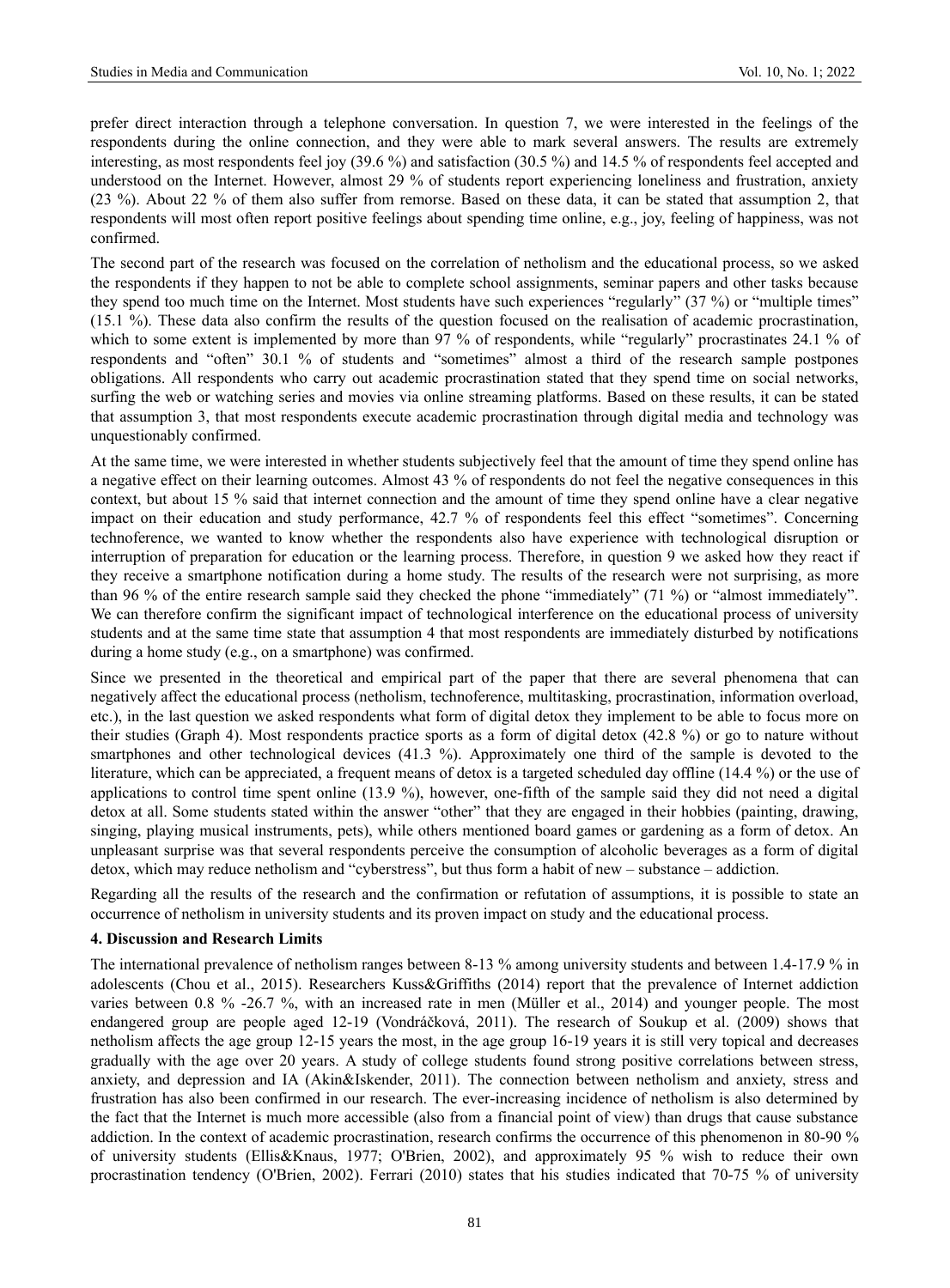students procrastinate in study-related tasks, and even 70 % of doctoral students do not complete their dissertation thesis due to procrastination. Wolters (2003) also confirms that procrastination can be the cause of late university student assignments, inadequate learning to make up for lost time, restlessness during exams, or even early school termination. Madleňák and Žuľová (2019) in the context of technoference and digital detox strongly appeal to mental hygiene. Ko et al. (2015) showed that addiction to the Internet and smartphones decreased significantly after two weeks of digital detoxification. Regarding the research limits, we record the two most important ones: 1. the inability to examine the answers in a deeper sense, but rather only to quantify the individual answers of the respondents; 2. the absence of complex statistical data processing, which would bring other interesting correlations of the researched topics.

### **5. Conclusions and Recommendations**

The current generation of young people and university students is rightly considered the online generation, because the daily use of the Internet and digital technologies is absolutely linked to their lives. The Internet can be considered the epicentre of change and is the cause of several social upheavals. We also agree with the viewpoint of García-Santillán et al. (2021) that internet addiction must be the subject of growing concern and importance and we call for the development of new techniques for better diagnosis of this phenomenon. It can also be stated that the target group of university students is also a very relevant sample for future research. Informing society about the risks of netholism, especially in the context of education, should come to the fore, as children and young people are the future creators of each country's educational society. At the same time, it is important to highlight the role of media literacy and media education, which can be key strategies in the fight against netholism.

#### **Acknowledgement**

The research was supported by the Scientific Grant Agency of the Ministry of Education, Science, Research and Sport of the Slovak Republic and the Slovak Academy of Sciences (VEGA, No. 1/0458/21) under the project entitled "Management of the "groundswell" concept by business entities in promotion of environmentally-friendly products in times of technology interference".

# **References**

- Akin, I., & Iskender, M. (2011). Internet Addiction and Depression, Anxiety and Stress. *International Online Journal of Educational Sciences,* 3, 138-148.
- Ambrožová*,* P. (2021). *Nové formy školního podvádění a vyrušování v kontextu digitálního vzdělávání*. Červený Kostelec: Pavel Mervart.
- Askew, K., Buckner, J. E., Taing, M. U., Ilie, A., Bauer, J. A., & Coovert, M. D. (2014). Explaining Cyberloafing: The Role of the Theory of Planned Behavior. *Computers in Human Behavior, 36*, 510-519. [https://doi.org/10.1016/j.chb.2014.04.006](https://psycnet.apa.org/doi/10.1016/j.chb.2014.04.006)
- Beard, K. W. (2011). Working with adolescents addicted to the Internet. In Young, K. S. & de Abreau, C.N. (eds). *Internet Addiction: A Handbook and Guide of Evaluation and Treatment.* New York: John Wiley&Sons.
- Blanchard*,* A. L., & Henle, C. A. (2008). Correlations of Differet Forms of Cyberloafing: The Role of Norms and External Locus of Control. *Computers in Human Behavior, 24*(3), 1067-1084. https://doi.org/10.1016/j.chb.2007.03.008
- Carr, N*.* (2017). *Nebezpečná mělčina. Jak internet mění náš mozek. Analýza stavu lidské psychiky v době digitální.* Prague: Dauphin.
- Chou, W. P., Ko, Ch. H., Kaufman, E. A., Crowell, S., … Yen, Ch. F. *(*2015). Association of Stress Coping Strategies with Internet Addiction in College Students: The Moderating Effect of Depression. *Comprehensive Psychiatry*, *62*, 27-33. https://doi.org[/10.1016/j.comppsych.2015.06.004](https://doi.org/10.1016/j.comppsych.2015.06.004)
- Dolobáč, M., Mura, L., & Švec, M. (2016). Personnel Management and the New System of Dual Education in Slovak Republic. *Actual Problems of Economics, 181*(7), 282-289.
- Douglas, A., Mills, J. E., Niang, M., Stepchenkova, S., … & Blanton, M. (2008). Internet Addiction: Meta-synthesis of Qualitative Research for the Decade 1996-2006. *Computers in Human Behavior, 24*(6), 3027-3044. [https://doi.org/10.1016/j.chb.2008.05.009](https://psycnet.apa.org/doi/10.1016/j.chb.2008.05.009)
- Ellis, A., & Knaus, W. (1977). *Overcoming Procrastination: Or how to Think and Act Rationally in Spite of Life's Inevitable Hassles.* New York: Institute for Rational Living.
- Ferrari, J. R. (2010). *Still Procrastinating: The No-Regrets Guide to Getting It Done*. New Jersey: John Wiley & Sons.
- Floegel, D., Elias, N., & Lemish, D. (2021). Young Children´s Mobile Device Use in Public Places: Immersion, Distraction, and Co-Use. *Studies in Media and Communication*, *9*(1), 30-40.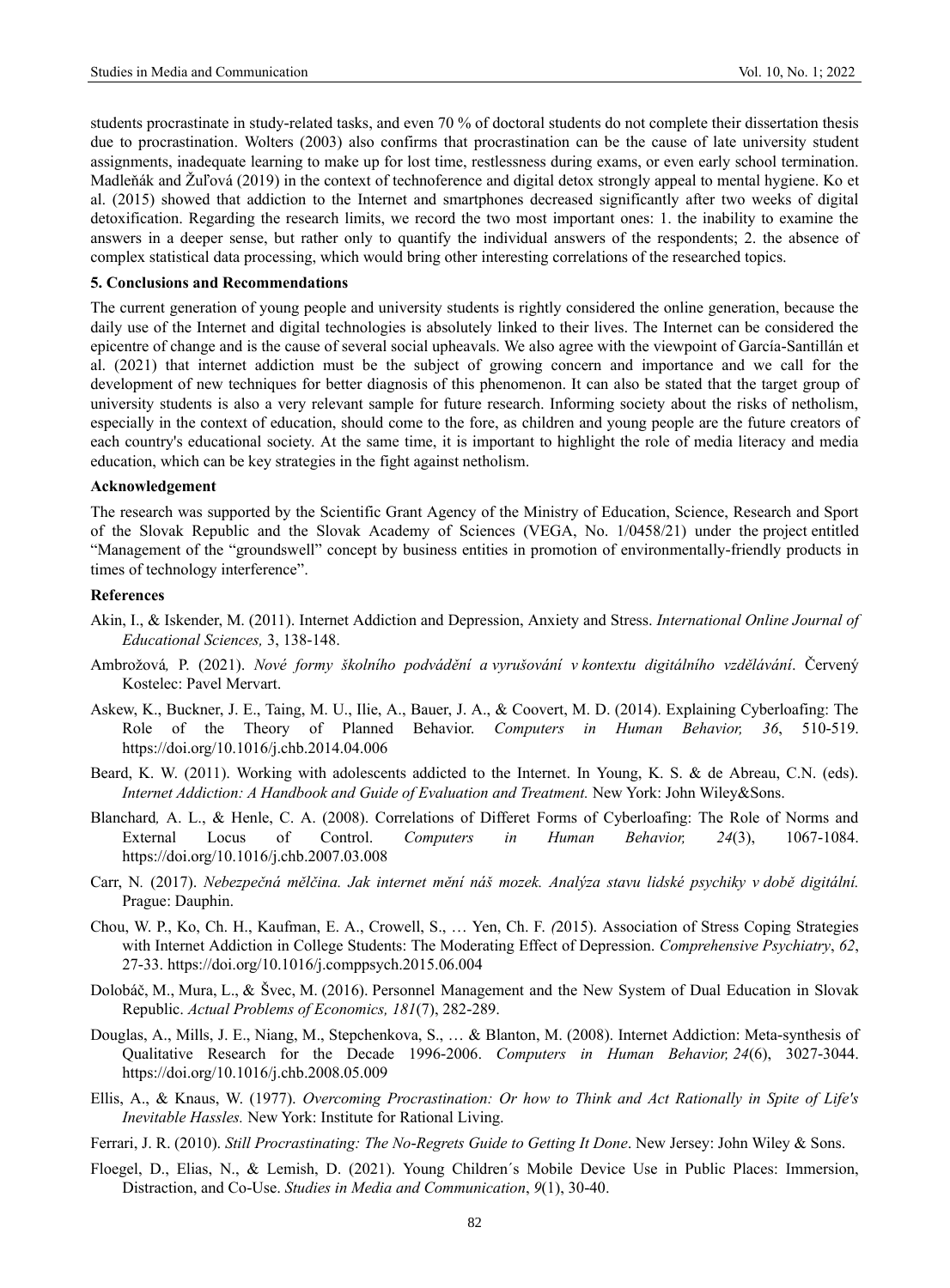https://doi.org/10.11114/smc.v9i1.5236

- Gálik, S. (2014). *Kyberpriestor ako nová existenciálna dimenzia človeka*. Łódź: KSIĘŻY MŁYN Dom Wydawniczy Michał Koliński.
- García-Santillán, A., Mexicano-Fernández, E., & Molchanova, V. S. (2021). Internet Addiction Scale: A Parametric Study through the EFA and Polychoric Correlation Matrices. *European Journal of Contemporary Education, 10*(2), 338-358. https://doi.org[/10.13187/ejced.2021.2.338](http://dx.doi.org/10.13187/ejced.2021.2.338)
- Gentile, D. (2009). Pathological Video-game Use among Youth ages 8 to 18 A National Study. *Psychological Science 20*(5), 594-602. https://doi.org[/10.1111/j.1467-9280.2009.02340.x](https://doi.org/10.1111/j.1467-9280.2009.02340.x)
- Greenfield, D. (1999). *Virtual Addiction*. Oakland: New Habringer Pubns.
- Gregussová, M., & Drobný, M. (2013). *Deti v sieti*. Bratislava: eSlovensko.
- Hawi, N. S., & Samaha, M. (2016). To Excel or not to Excel: Strong Evidence on the Adverse Effect of Smartphone Addiction on Academic Performance. *Computers & Education, 98*, 81-89. <https://doi.org/10.1016/j.compedu.2016.03.007>
- Holdoš, J. (2013). Závislosť od internetu u mladých ľudí. *Výchova a vzdelávanie ako nástroj (de)formovania hodnotového systému spoločnosti – conference proceedings.* Ružomberok: Katolícka univerzita v Ružomberku, 6-16.
- Holdoš, J. (2016). *ALUMNI Conference of Graduates*. Ružomberok: Verbum.
- Horská, B., Lásková, A., & Ptáček, L. (2010*)*. *Internet jako cesta pomoci*. Prague: Sociologické nakladatelství.
- Hupková, I. & Liberčanová, K. (2012). *Drogové závislosti a ich prevencia*. Trnava: PdF TRUNI v Trnave.
- Kalibová, P., & Milková E. (2016). Internet Addictive Behaviour of Adolescents. *International Journal of Education and Information Technologies*, *10*, 139-143. https://doi.org/10.7160/eriesj.2018.110201
- Katz, J. E., & Aakhus, M. A*.* (2002). *Perpetual Contact: Mobile Communication, Private Talk, Public Performance*. Cambridge: Cambridge University Press.
- Kim, K. R., & Seo, E. H. (2015). The Relationship Between Procrastination and Academic Performance: A Meta-analysis. *Personality and Individual Differences, 82*, 26–33. [https://doi.org/10.1016/j.paid.2015.02.038](https://psycnet.apa.org/doi/10.1016/j.paid.2015.02.038)
- Krížová, I. (2021). *Závislosti*. Prague: Grada.
- Kupec, V. & Pisař, P. (2019). Audit Testing of Personal Data on Social Media. *Marketing Identity: Offline is the New Online.* Trnava: FMK UCM v Trnave, 155-170.
- Kupec, V. (2021). The Role of SoLoMo Marketing and Media in the Communication of Eco-Innovations. *Communication Today, 12*(1), 184-184.
- Kuss, D., & Griffiths, M. (2014). Internet Addiction: A Systematic Review of Epidemiological Research for the Last Decade. *Current Pharmaceutical Design, 20*(25), 4026-4052. https://doi.org[/10.2174/13816128113199990617](https://doi.org/10.2174/13816128113199990617)
- Madleňák, A., & Žuľová, J*.* (2019) *The right to privacy in the context of the use of social media and geolocation services.* Budapest: Wolters Kluwer.
- Meerker, G. J., van den Eijnden, R. J. J. M., Vermulst, A. A., & Garretsen, H. (2009). The Compulsive Internet Use Scale (CIUS): Some Psychometric Properties. *Cyber Psychology & Behavior*, *12*(1), 1-6. https://doi.org[/10.1089/cpb.2008.0181](http://dx.doi.org/10.1089/cpb.2008.0181)
- Middleton, C. A. (2007). Illusions of Balance and Control in an Always-on Environment: A Case Study of BlackBerry Users. *Continuum: Journal of Media & Cultural Studies*, 21(2), 165-178.
- Müller, K. W., Beutel, M. E., & Wölfling, K. (2014). A Contribution to the Clinical Characterization of Internet Addiction in a Sample of Treatment Seekers: Validity of Assessment, Severity of Psychopathology and Type of Co-morbidity. *Comprehensive Psychiatry, 55*, 770-777.
- Nešpor, K*.* (2015). Kto zvládne craving, zvládne aj závislosť. *Bedeker zdravia špeciál. Ako zvládať nelátkové závislosti*, *2*(1), 2-3.
- O ´Brien, W. K. (2002). Applying the Transtheoretical Model to Academic Procrastination. *Dissertation Abstracts International: Section B: The Sciences and Engineering, 62*(11–B), 5359.
- Özer, B., Demir, A., & Ferrari, J. R. (2009). Exploring Academic Procrastination among Turkish Students: Possible Gender Differences in Prevalence and Reasons. *The Journal of Social Psychology*, *149*(2), 241-257.